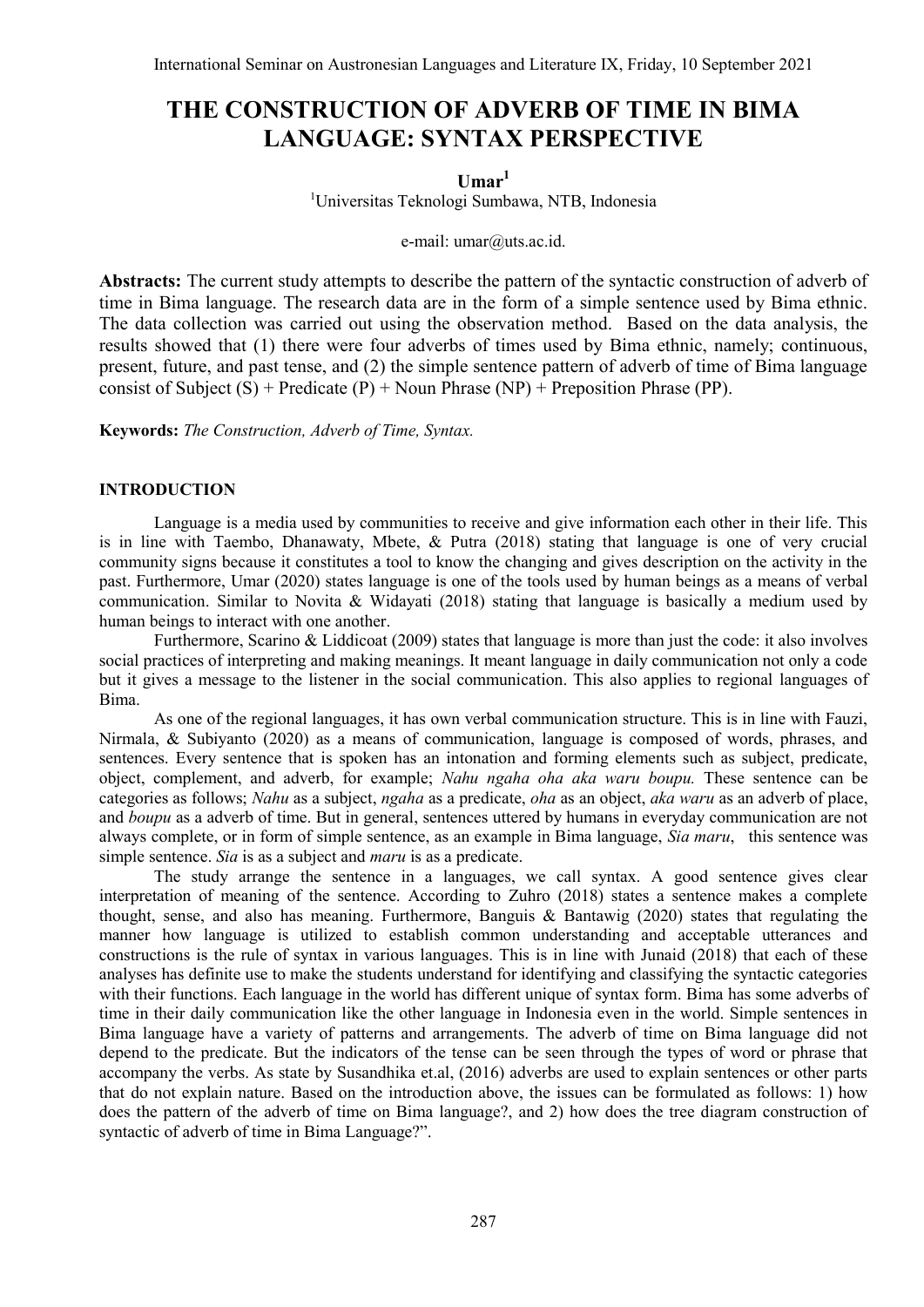## **METHOD**

This study applied descriptive research design which was aimed to describe the data about the syntactic analysis of the Bima Language used by Mbojo Ethnic. The use of such methods to describe in detail and clearly about the phenomenon of language related to the construction of syntactic of the adverb of time were used in everyday life on the Mbojo ethnic. This study is qualitative research which is conducted through intense and or prolonged contact with participants in a naturalistic setting to investigate the everyday and or extraordinary lives of individuals, groups, societies, and organizations (Miles, Huberman, & Saldana, 2014). Data collected from interview and note-taking. Furthermore, the data analysis of adverb of time in Bima Language is by tree diagrams proposed by Chomsky (2002).

# **FINDING AND DISCUSSION**

Based on the data analysed above, there are for type's pattern structure of adverb of time in Bima language. The form of structure of adverb of time can be seen below.

## **FINDING**

# **A. The pattern of the adverb of time on Bima language**

1. The Structure of Present Tense is one of category of tenses which talk about actions that occur or happen in present time.

| <b>Subject</b> | Predicate | Object      | <b>Adverb of Time</b> |
|----------------|-----------|-------------|-----------------------|
| Nami           | lao       | aka sekolah | ama sidi ake          |
| We             | go        | to school   | this morning          |

Examples: *Mada lao aka uma Ibu Ida sanai ake*. *(1)* "I go to Miss Ida's house today". *Siadoho lao ndiha di Pela wura ake.(2)* "They go to picnic at Pela this month".

2. The Structure of Future Tense is one of category of tenses which talk about actions may do in the future time.

| <b>Subject</b> | Prefix                   | Predicate | Object       | <b>Adverb of Time</b> |
|----------------|--------------------------|-----------|--------------|-----------------------|
| Nami           | mu                       | lao       | aka sekolah  | peasi boe waru        |
| Sia            | na                       | mai       | di uma ndai  | nais                  |
| Nami           | $\overline{\phantom{0}}$ | lao       | aka sekolah  | peasi boe waru        |
| Sia            |                          | mai       | di uma ndai  | nais                  |
| <b>Subject</b> | Modal                    | Predicate | Object       | <b>Adverb of Time</b> |
| We             | will                     | go        | to school    | later at 8 o'clock    |
| He             | will                     | come      | to our house | tomorrow              |

Examples:

*La Lia na ngaha aka uma ndai pea sambia.(3) La Lia ngaha aka uma ndai pea sambia.(4)* "Lia will eat at our house in the afternoon".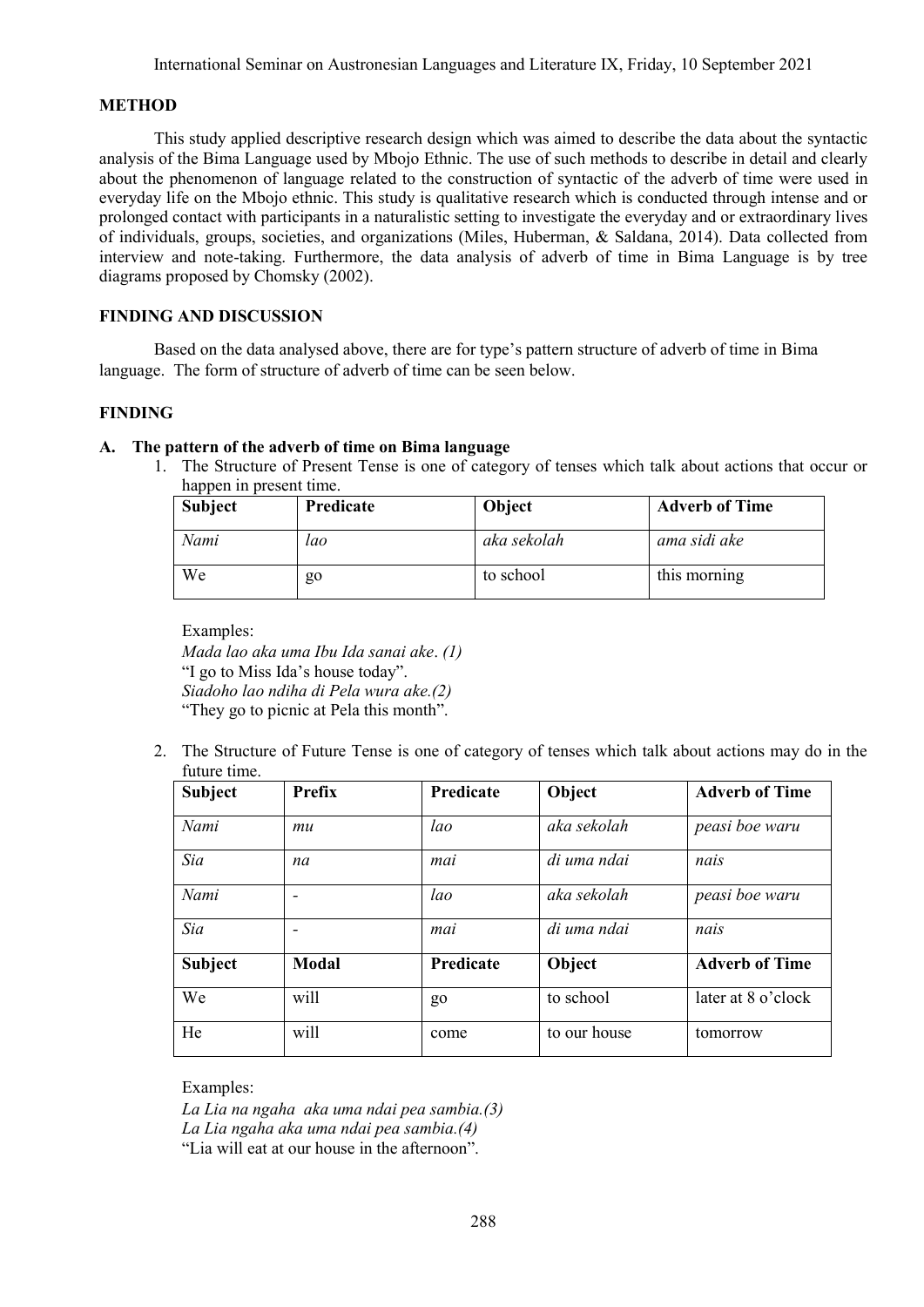3. The Structure of Continuous tense is one of category of tenses which talk about ongoing activity that happen in present or past time.

| <b>Subject</b> | Prefix         | <b>Predicate</b> | Object      | <b>Adverb of Time</b> |
|----------------|----------------|------------------|-------------|-----------------------|
| Nami           | wunga          | lao              | aka sekolah | nake                  |
| <b>Subject</b> | Verb $1 + ing$ |                  | Object      | <b>Adverb of Time</b> |
| We             | are going      |                  | to school   | now                   |

Examples: *Sia wunga tunti surat nake.(5)* "She is writing a letter now". *Lenga nahu wunga maru ara uma nahu.(6)* "My friend is sleeping in my house".

4. The Structure of Past Tense is one of category of tenses which talk about actions that occur or happen in the past time.

| <b>Subject</b> | Prefix | Predicate | Object      | <b>Adverb of Time</b> |
|----------------|--------|-----------|-------------|-----------------------|
| Nami           | waura  | lao       | aka sekolah | awin                  |
| <b>Subject</b> | Verb 2 |           | Object      | <b>Adverb of Time</b> |
| We             | went   |           | to school   | yesterday             |

Examples:

*Ibu Nia waura rongga aka uma mada aka sangadi.(7)* "Miss Nia came my house last night". *Siadoho doho aka pantai mba'a ma ulu.(8)* "They sat at beach last year".

# **B. The tree diagram construction of syntactic of adverb of time in Bima Language**

1. The Structure of Present Tense *Mada lao aka uma Ibu Ida sanai ake*.

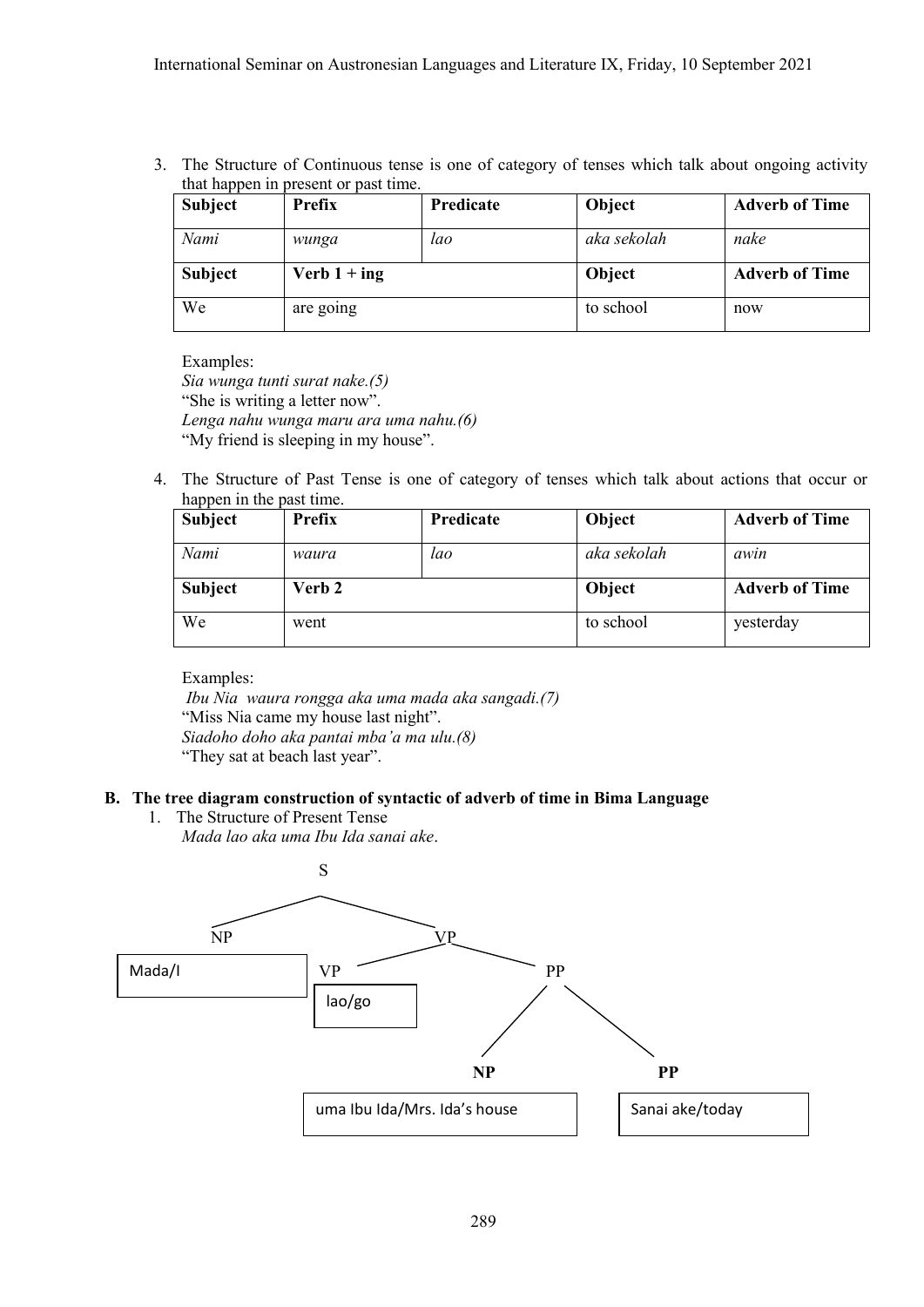2. The Structure of Future Tense *La Lian na ngaha aka uma ndai pea sambia.*



3. The Structure of Continuous Tense *Nami wunga lao aka sekolah nake*

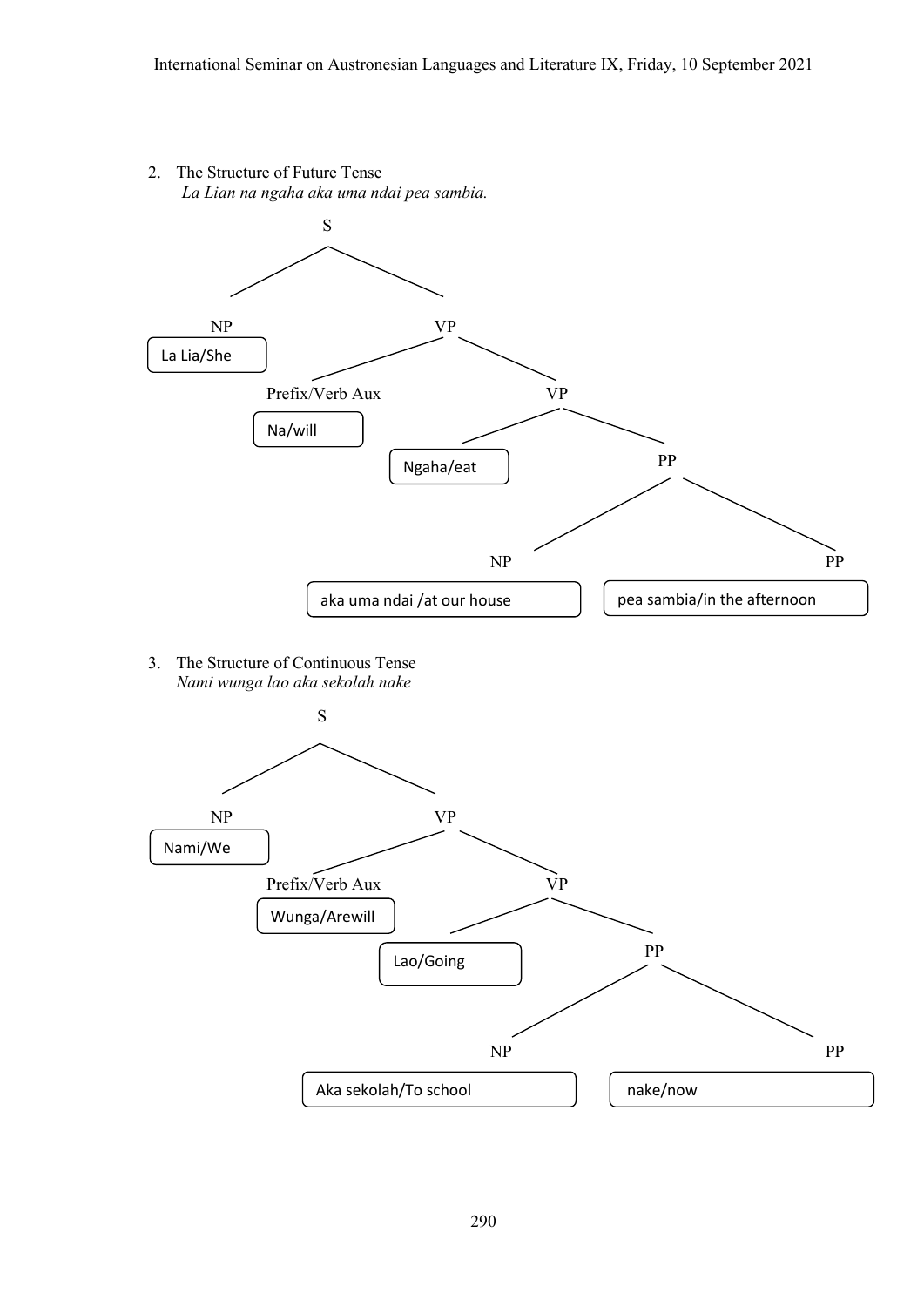

### **DISCUSSION**

Based on the table of pattern above, the pattern structure syntactic of Bima language, in general has Subject  $(S)$  + Predicate  $(P)$  + Noun Phrase  $(NP)$  + Preposition Phrase  $(PP)$ . Bima language, like the other language, NP refers to object (O) and PP refer to adverb. Bima language has unique verb or predicate. Verbs or predicate in Bima language are not affected by the change of time.

This result indicates that verbs in Bima language stand alone. There some prefix addition or word to change of the tense form in sentence. Like sentence in number (3), there is prefix "*na*", sentence in number (5), there is word "*wunga*", and sentence in number (7), there is word "*waura*". Beside the additional of word or prefix, the main essential is adverb of time to change tense form in sentence of Bima language.

### **CONCLUSIONS AND SUGGESTIONS**

Based on finding and discussion above, it can be concluded that: (1) the pattern of syntactic construction is Subject  $(S)$  + Predicate  $(P)$  + Noun Phrase  $(NP)$  + Preposition Phrase  $(PP)$ , (2) the syntactic construction of adverb of time in Bima language sentence are essential influence the form of tense in sentence. In addition, Bima language has unique verbs; it cannot change the form of tense in sentence. The distribution of adverb of time located behind the object. The result of this research is expected to be useful as a reference for understanding the distribution of adverbial time in Bima language. Moreover, this research is expected to inspire other researchers to investigate the topic from another theoretical approach or examine the adverbs of time in other languages.

#### **REFERENCES**

Banguis, R., & Bantawig. (2020). Generating Patterns of Syntactic Style and Syntax Structure on Siquijodnon-Cebuano Folksong. *Journal of Critical Reviews, 7*(11), 194-202.

Chomsky, Noam. (2002). *Syntactic Structures.* Berlin and New York: Mouton de Gruyter.